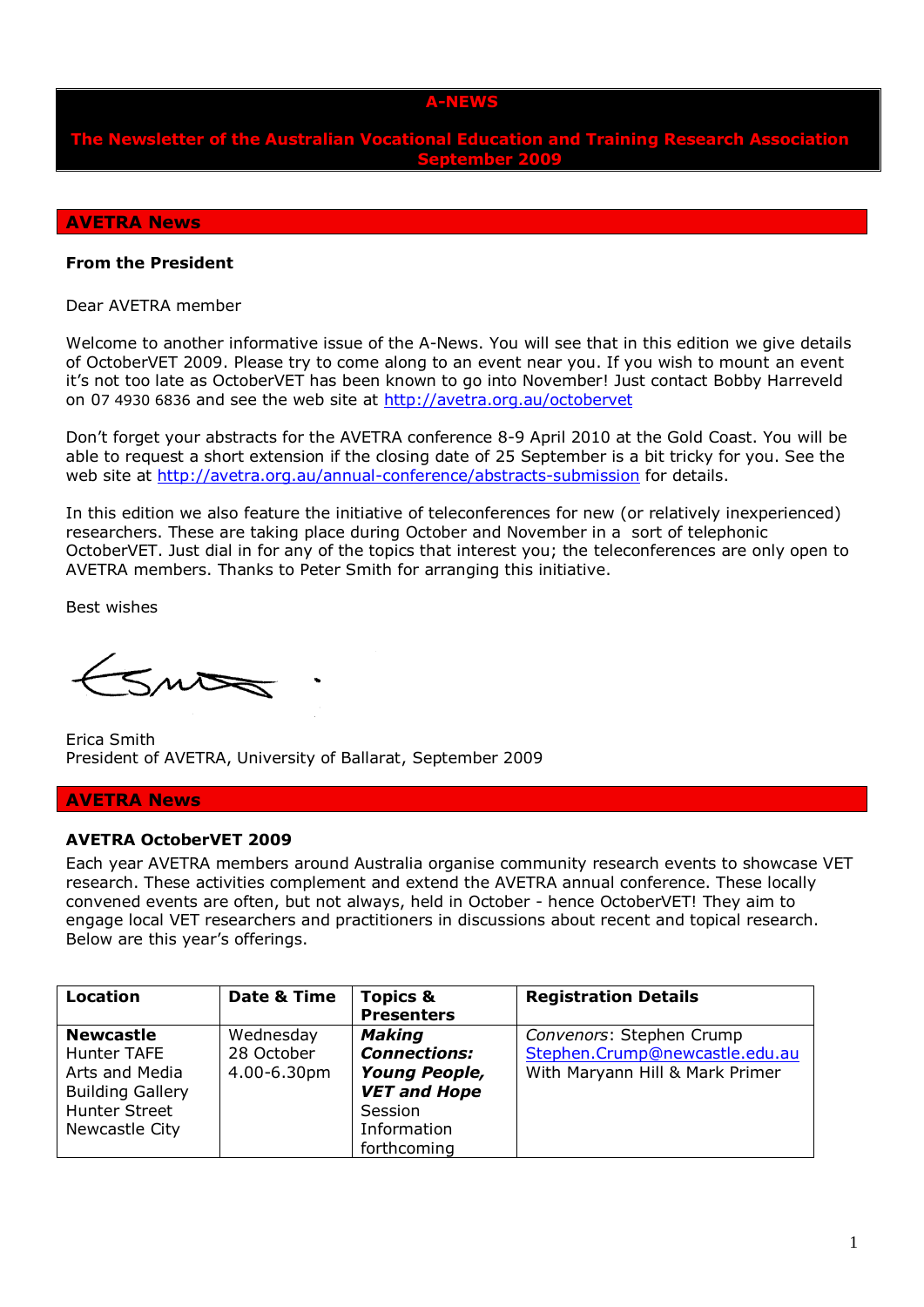| <b>Location</b>                                                                                     | Date & Time                                       | <b>Topics &amp;</b><br><b>Presenters</b>                                                                                              | <b>Registration Details</b>                                                                                                                                       |
|-----------------------------------------------------------------------------------------------------|---------------------------------------------------|---------------------------------------------------------------------------------------------------------------------------------------|-------------------------------------------------------------------------------------------------------------------------------------------------------------------|
| <b>Adelaide</b><br>UniSA, Bradley<br>Forum, City West<br>Campus                                     | Wednesday<br>October 28<br>$2-5pm$                | <b>History of VET:</b><br><b>Reminiscences</b><br>and looking<br>forward (working<br>title)<br>Session<br>Information<br>forthcoming  | Convenor: Francesca Beddie<br>Contact: Sian HallidayWynes<br>Sian.HallidayWynes@ncver.edu.au                                                                      |
| <b>Ballarat</b><br>SMB campus,<br>University of<br><b>Ballarat</b><br>(Room no. to be<br>confirmed) | Friday<br>October 30<br>10am-3pm                  | Western<br><b>Victorian</b><br><b>OctoberVET: A</b><br>joint event<br>between<br>University of<br>Ballarat and<br>Deakin University   | Convenors: Erica Smith, Barry<br>Golding, Sue Goodbourn & Lauri<br>Grace<br>Contact: Jan Watson<br>j.watson@ballarat.edu.au<br>03-5327 9702                       |
| Rockhampton<br>CQU, Bng32<br>Harvard Theatre &<br>Courtyard                                         | Thursday<br>November 5<br>[tentatively 1-<br>5pm] | <b>VET Research</b><br>for Learning &<br><b>Teaching</b><br>Session<br>Information<br>forthcoming                                     | Convenors: Bobby Harreveld, Prue<br>Howard, Ros Cameron, Terry<br>O'Hanlon-Rose<br>Contact: Mary Cranston and/or<br>Chriss Lenz Iterc@cqu.edu.au<br>07 49 232 398 |
| <b>Perth WA</b><br><b>ECU Mt Lawley</b><br>Campus                                                   | First week<br>November<br>12.30-5.00pm            | <b>Challenges of</b><br><b>VET Research</b><br>Session<br>Information<br>forthcoming                                                  | Convenor: Llandis Barratt-Pugh<br>l.barratt pugh@ecu.edu.au                                                                                                       |
| <b>Canberra</b><br>Canberra<br>Institute of<br>Technology                                           | Friday<br>October 30<br>TBA                       | <b>OctoberVET ACT</b><br>2009 Students of<br>Advanced Diploma<br>of Adult Vocational<br>Education and<br>other ACT VET<br>researchers | Convenors: Andrew Shiells<br>andrew.shiells@cit.act.edu.au<br>and Sarah Sutcliffe<br>sarah.sutcliffe@cit.act.edu.au                                               |

## **Call for Expressions of Interest in running a pre-conference workshop at the AVETRA conference 2010**

Pre-conference workshops have often been arranged at the AVETRA conference and this is planned again for 2010. Workshops give the opportunity for people interested in a particular research-related VET-sector issue to enjoy in-depth discussions in a relatively small group.

In 2010 the workshops will be held on the afternoon of Wednesday April 7th, at the Gold Coast Institute of TAFE, Queensland. The tentative time is 2.00pm-5.00pm, although this may vary slightly. The cost will be around \$80 per delegate (2009 figure) and there will be a minimum of 15 attendees for each workshop to run, in order to break-even. The conference secretariat will receive registrations and make all arrangements.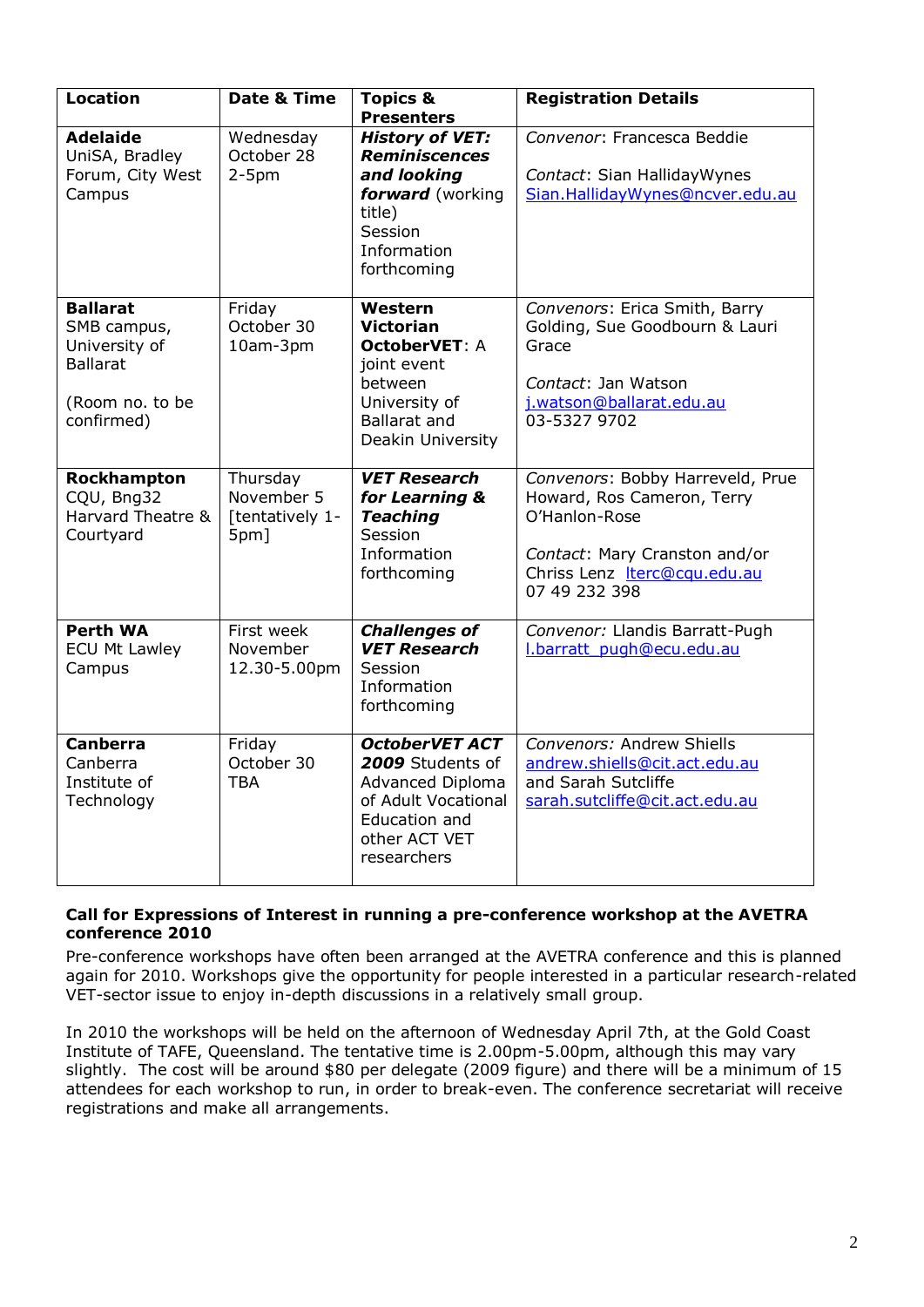Workshops will need to have some research focus and this could include (but is not confined to):

- Research methodology or methodologies
- Discussion of research evidence around a particular theme  $\bullet$
- Research capacity building

For 2009, summaries of research workshop outcomes were written up by presenters for publication in AVETRA's researcher magazine *Research Today,* May edition.

You are invited to submit an Expression of Interest (of two pages or less) to run a workshop. Please submit this to the President, Erica Smith, at [e.smith@ballarat.edu.au,](mailto:e.smith@ballarat.edu.au) by Wednesday 30 September 2009. Please include the following information:

- Title of the workshop.
- Description of the workshop as it would be sent out to potential registrants (up to 200 words).
- Name, affiliation and brief biography of the proposed workshop leader(s) that makes clear their expertise in the proposed topic area.
- Relationship of the workshop to VET research.
- Expected benefits for AVETRA, AVETRA members, other conference delegates from Australia and/or overseas, and/or VET research in general.
- Any unusual technology requirements for running the workshop, and expected budget for  $\bullet$ meeting those requirements (please contact the conference secretariat avetra@conferenceaction.com.au if you need help with costings)
- An undertaking that you will not withdraw your workshop once it has been advertised.  $\bullet$
- Any other information that may support your proposal.

You will be notified of the outcome of your EOI in early October 2009 following a selection and approval process involving members of the AVETRA Executive.

We would like to stress the importance of these workshops and our thanks to those offering to run them. However AVETRA is unfortunately not in a financial position to offer payment to those running workshops.

*Professor Erica Smith President, AVETRA* 

# **Editor –** *International Journal of Training Research*

It is with great pleasure that AVETRA welcomes back former President, Peter Kell, as the new Editor of the International Journal of Training Research from 2010. Peter has been involved with AVETRA since the very beginning in 1998 and has played a key role in its development. He is also a very well known researcher and commentator on the Australian VET sector, most recently undertaking a review of TAFE for the Australian Education Union. Peter is currently working for the Institute of Education in Hong Kong, on leave from his position as Associate Professor of Education at the University of Wollongong.

Peter's appointment coincides with a new look and new publisher for the IJTR. AVETRA is excited to announce that as from the next issue of the journal, the IJTR will be managed and produced by E-Content Management, a Queensland-based publisher of high quality scholarly journals. E-Content Management already successfully manages a number of journals including the Journal of Management and Organisation and Rural Society. We are confident that with new management and new Editor, the IJTR will be set fair to take off to even greater heights in the coming years.

This new phase in the journal's life must be attributed to the energetic efforts of Andy Smith, the outgoing and foundation editor of IJTR. AVETRA thanks Andy wholeheartedly for negotiating the new arrangement and for his dedication in carrying the journal through its first seven years.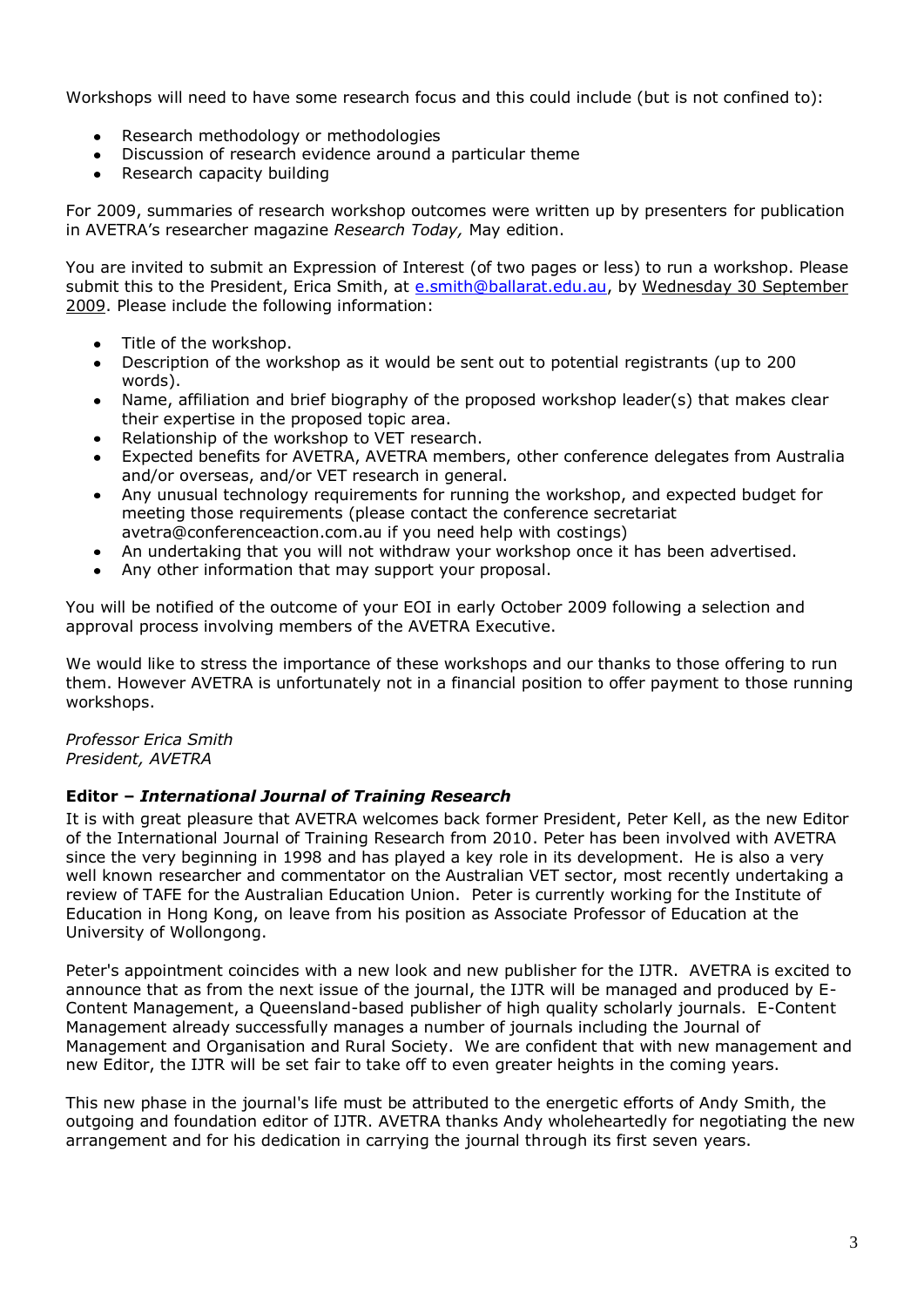### **Research and VET News**

#### **Peak bodies Communiqué on Australian international education**

Australia's peak education bodies have released a Communiqué outlining steps to support and develop the Australian international education system. The group includes the Australian Council for Private Education and Training, English Australia, the International Education Association of Australia, the Independent Schools Council of Australia, TDA, and Universities Australia. It establishes a 10-point plan which includes a stronger commitment to ongoing and effective government-industry partnerships, a national student-safe campaign, and the establishment of a national advisory service. To view the full Communiqué [click here.](http://www.tda.edu.au/resources/Communique-on-International-Education.pdf)

### **NCVER announces new Chair, Peter Shergold**

Dr Peter Shergold AC, the former Secretary of the Department of Prime Minister and Cabinet, has been named as the new Chair of the National Centre for Vocational Education Research (NCVER). Dr Shergold is currently the Macquarie Group Foundation Professor at the Centre for Social Impact UNSW.

### **New equity council gets underway**

The newly established National VET Equity Advisory Council [\(NVEAC\)](http://www.nveac.tvetaustralia.com.au/home) recently held its first meeting. The Taskforce was set up to provide advice to the Ministerial Council for Tertiary Education and Employment (MCTEE) and to establish equity reform in the national training system. A communiqué from the first meeting is available [here.](http://www.nveac.tvetaustralia.com.au/news) VET stakeholders can also subscribe to receive updates from NVEAC.

### **The AVETRA Mentoring Network**

AVETRA has developed a mentoring network that supports practitioner researchers, specifically those practitioners involved in the community of practice hosted by Victoria University. NCVER is supporting this scheme with funding for the mentors so they can support their protégés during their research.

The first stage of this initiative is already completed with 11 novice researchers having tackled a research project supported by their mentors and the community of practice. Their papers will be published by NCVER. The second phase is now underway, with another 11 new researchers beginning the same process. We have gathered a pool of over fifty diversely experienced and located mentors.

In May 2009, a successful two-day workshop involving all the current research protégés was held at Victoria University. The participants were able to review their initial proposals for their projects and begin tailoring them into more focused exercises through a variety of activities and discussion led by the Victoria University VET Community of Practice team. The aim of the sessions was to kick start the participants research process and form the face-to-face and virtual support structure of the community of practice. All participants left the workshop with a commitment to carrying out their research project and have engaged with the aim of producing and presenting a paper at a VET conference next year.

During the workshop they were able to explore what a mentoring relationship may add to their project, discuss their individual needs and to propose, from the current mentor register, a mentor with whom they would like to work. The participants were then matched to their chosen mentors so that these relationships and their projects can flourish as the year continues.

There will be a third group of new researchers. NCVER will call for applicants in November 2009. Applicants need the support of their employer, and a basic idea for a locally focused research project. NCVER provides a \$4k scholarship, workshops and mentors for the successful new researchers.

*Dr Llandis Barratt-Pugh*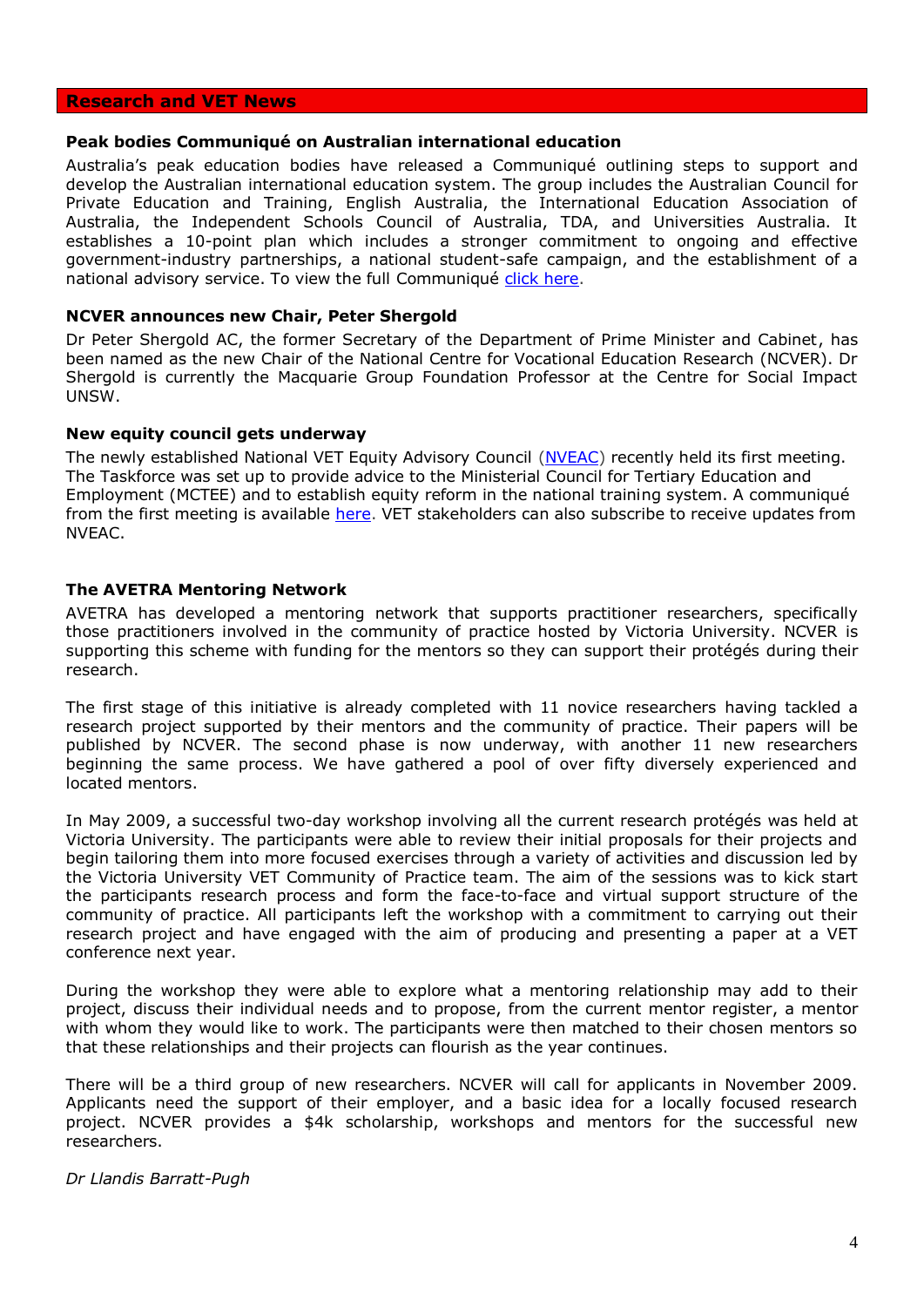# **International** *-* **India's vision for skills**

With a population touching 1.2 billion, half of which is around 25 years of age, India is determined to cash in on its 'demographic dividend'. It has set itself the target of creating 500 million skilled workers to meet domestic and global demand for labour by 2022, the 75<sup>th</sup> anniversary of the republic. Today, the capacity of skill development in India is just 3 million people a year. The 11th Five Year Plan envisions an increase to 15 million annually, with the target groups those entering the labour market for the first time (12.8 million annually), those employed in the organised sector (26.0 million) and those working in the informal sector (433 million).It is a daunting task.

The central government's ambitions are set out in a National Skills Development Policy (March 2009, see [http://labour.nic.in\)](http://labour.nic.in/). This document is based on the philosophy of inclusive growth and strives for a demand-based system, using private and public delivery driven by user choice. It calls for better coordination between government authorities, at national and state level, and industry and envisages that strong public private partnerships will drive the training effort. The Indians are also seeking to introduce a national qualifications framework as well as strong quality assurance measures.

Sound familiar? That is not surprising as the people behind this policy, both in government and industry have been closely studying other systems, particularly those of the UK, Europe and Australia.

To achieve the 500 million target, the time for drafting policies is over. Implementation must begin in earnest. One initiative is the Modular Employability Skills (MES) program, aimed at addressing the needs of early school leavers (about 63% of students leave school before year 10). These young people find the educational entry requirements and long duration of courses of the formal training system impediments to acquiring skills. MES offers short courses decided in consultation with industry, which are aimed at equipping people with the minimum skills sets required to get a job. Trainees are assessed independently and are also given recognition for skills acquired informally. Certification is to be nationally recognised. See:<http://www.dget.nic.in/mes/index.htm>

Those tasked with achieving India's  $21<sup>st</sup>$  century goal of becoming the skills capital of the world might heed Gandhi's advice: 'Always aim at complete harmony of thought and word and deed...'

*Francesca Beddie* Francesca Beddie was in India as a guest of the Australia-India Council <http://www.dfat.gov.au/aic/index.html>

# **Jobs and Other Opportunities**

### **For new VET researchers - AVETRA Research Development Teleconferences**

The AVETRA Executive is providing a professional development opportunity for new researchers. These will take the form of four teleconferences, each focussing on a different part of the research process.

The topics, together with their convenor and the scheduled time/date are:

Wednesday 7 October, 3-4pm AE Daylight Saving Time - *Developing and framing a research question; and sizing a project* – Dr Ian Robertson, RMIT University

Thursday 29 October, 3-4pm AE Daylight Saving Time - *Research methodologies and data analysis qualitative and quantitative, mixed methods* – Dr Ros Cameron, Southern Cross University

Wednesday 18 November, 3-4pm AE Daylight Saving Time - *Research ethics – why do we need it, how do we get approval, and how does it help everybody?* – Professor Erica Smith, University of Ballarat.

Wednesday 25 November, 3-4pm AE Daylight Saving Time - *Research reporting and dissemination for different purposes and audiences* – Francesca Beddie, NCVER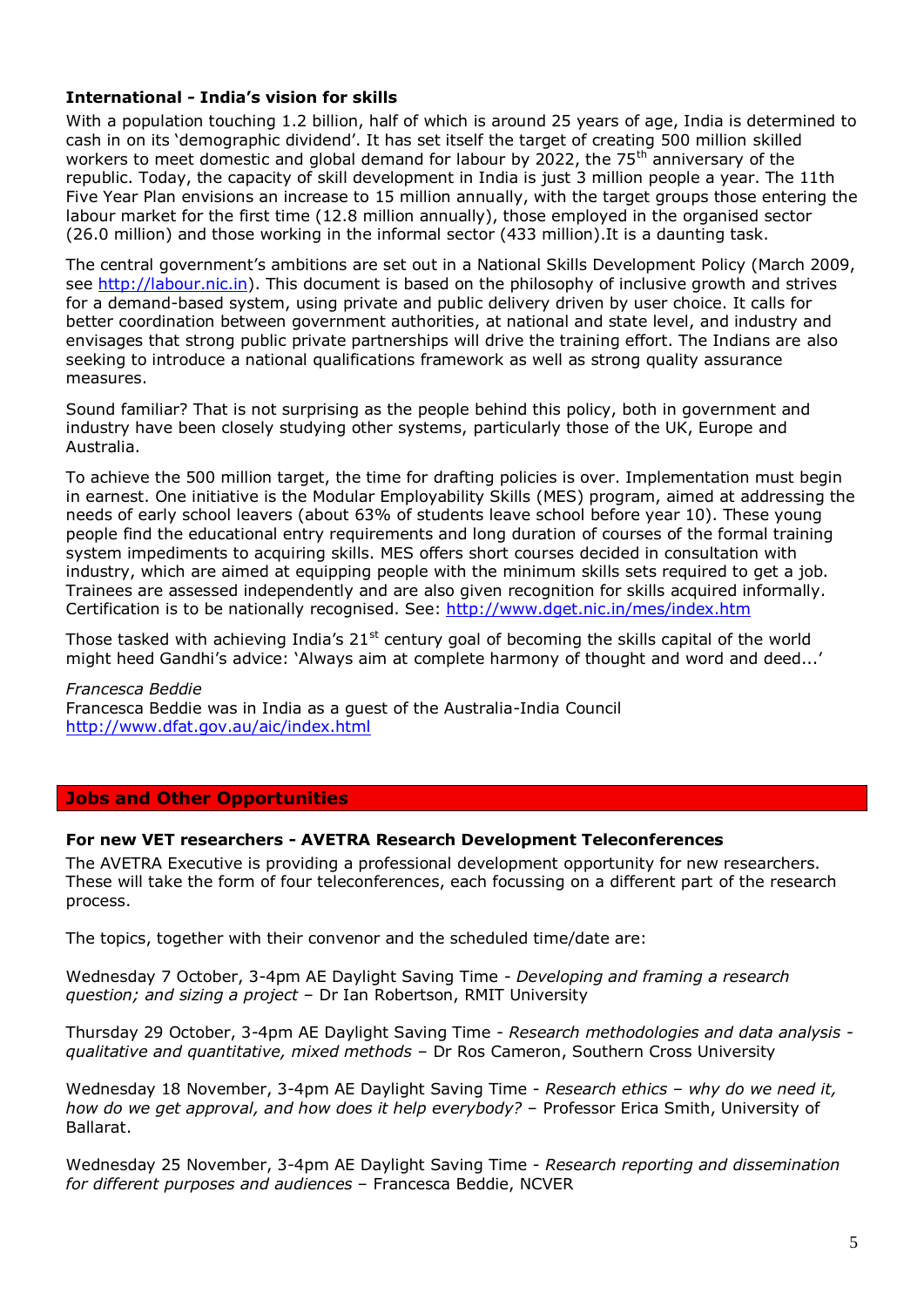You do not need to book in or register for these teleconferences. You do need to be a member of AVETRA though. If you wish to participate, you simply phone Enterprise Care Teleconferencing on one of the following numbers – for a local call cost if you select your local number.

| Melbourne       | 03 8414 5110 | Adelaide | 08 8220 0695 |
|-----------------|--------------|----------|--------------|
| Sydney          | 02 9696 0695 | Perth    | 08 9460 0695 |
|                 |              |          |              |
| Canberra        | 02 6210 0695 | Hobart   | 03 6240 0695 |
| <b>Brisbane</b> |              |          |              |

Outside a metro area phone 1800 333 803

At the prompt you enter the code 2646 followed by #.

Note that daylight saving starts in the south-eastern states on 4 October, and all the time quoted above are eastern States daylight saving times. If you are in a different time zone you will need to work out at what time you call into the teleconference.

# **Conferences and other Events**

## **Australian International Education Conference 2009, Sydney Convention & Exhibition Centre, Darling Harbour, NSW, 13-16 October**

Convened by International Education Association of Australia. [http://www.aiec.idp.com](http://www.aiec.idp.com/)

## **BHERT Workforce Australia Forum, Victoria University, 22 October**

The Forum, titled '*Workforce Australia: A Degree of Vision in the Global Financial Crisis'*, will offer business, industry and tertiary education stakeholders the opportunity to discuss the future development and requirements of Australia's workforce.

## **Policy forum, Young people: Finding their way in a new era, Melbourne Park Function Centre, Melbourne, Victoria, 10 November**

Convened by NCVER & DEEWR. The current economic climate provides the impetus to challenge our thinking on how young people traverse the path from school to further study or work. We know from past research that young people fare less well in economic downturns, so what will the next decade of the 21st century hold for young people? [events@ncver.edu.au](mailto:events@ncver.edu.au)

### **IVETA Annual Conference, Nashville, Tennessee, USA, 18 November**

Using Information Technologies to Deliver TVET. For more information contact: Dr. Robert E. Norton, 2009 IVETA Annual Conference Chair norton.1@osu.edu, phone 614-292-8481, fax 614-292-1260 https://www.acteonline.org/convention

### **2009 AARE International Education Research Conference, National Convention Centre, Canberra, ACT, 29 November-3 December**

Convened by Australian Association for Research in Education. [http://www.canberra.edu.au](http://www.canberra.edu.au/)

### **Recent Publications**

## *Higher education in TAFE* **by Leesa Wheelahan, Gavin Moodie, Stephen Billett and Ann Kelly, NCVER 2009**

This is the first report to come out of NCVER's monograph series. Research accepted for publication in the NCVER Monograph Series will assist university-based researchers make use of their NCVER published work in the Research Publications Return of the Higher Education Research Data Collection (HERDC) and in Excellence in Research for Australia evaluations. <http://www.ncver.edu.au/publications/2167.html>